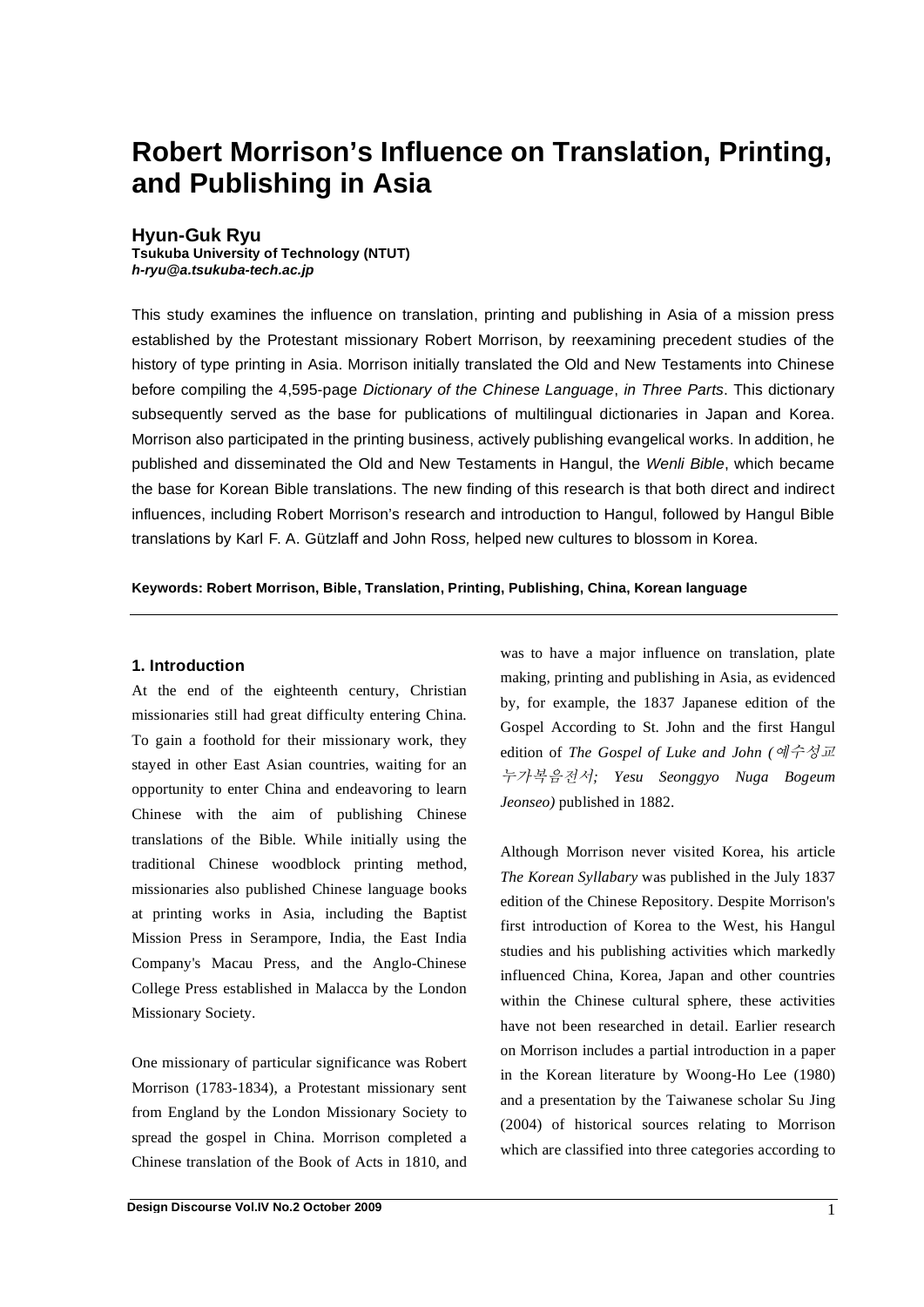content and location. There is also a biography of Morrison by Lindsay Ride (1957) of the University of Hong Kong.

Therefore, while these previous works recount the life of Robert Morrison, the present paper goes beyond a simple biographical study of the man. The present paper also includes perspectives from the related fields of the history of media, publishing culture and Christianity, and empirical research is conducted through a reexamination of the precedent research. The paper concludes with a discussion based on the main historical sources that substantiate the impact of relate Morrison's Hangul studies and Bible publications.

#### **2. Precedent studies**

The aspect of this study concerning about the publishing activities of the evangelists is only a minor part of the study. Rather, the scope of this study covers not only the influence of such publishing activities on modern history but also cultural history, the history of thought, and theology. The study method thus demands that a wide viewpoint and general deliberations be taken into consideration.

#### **2-1 Earlier European and American studies**

Following Robert Morrison's establishment of the China Mission Press, the works of around 380 Chinese Protestant evangelists were published up to the beginning of the 1860's. Among the European and American research achievements, Alexander Wylie's 1867 publication, *Memorials of Protestant Missionaries to the Chinese* listed around 800 such works and gave a brief bibliography of the authors. This book mainly consisted of 331 pages including the index and aimed at bibliographical classification. The contents of each work were only briefly commented on. Comparatively, it compiles many studies on work concerning the Chinese version of the Bible. Among these, Marshall Broomhall's (1883) *The Bible in China* is the most famous; however, since it is difficult to make generalizations from his individual study, I will examine the life of Robert Morrison mainly from memoirs, such as his second wife's account, *Memoirs of the Life and Labors of Robert Morrison* (Eliza A. Morrison, 1839).

#### **2-2 Earlier Japanese studies**

Noritsugu Muraoka, in his 1927 publication, *Kan yaku seisho gen ryuu kou* (漢譯聖書源流考), took up the issue of the Chinese version of the Bible to investigate, from various viewpoints, the process of the translation of the Bible into Chinese. A similar work is the *History of Chinese Protestant Missionary Work Study* by Tora Yoshihara (1997) which essentially comprises an introduction, a discussion of the main topic and a conclusion. The introduction entitled, *The study of the propagation documents of the Chinese Protestants*, discusses Protestant and Catholic documents, but studies the Chinese Protestant propagation documents by focusing on the origin of the Chinese Protestant movement.

In addition, Hiromitsu Suzuki's article, *Translated Version of Chinese Protestant Type-Printing Historical Materials*, is the translation of an article about the metal printing press production which was listed in the Chinese Repository, the periodical published by the evangelists. Moreover, there are the works of Hiroshi Komiyama, *Minchou Font Style: Spread to and Revision in Japan* (2000) and *Katsuji Font Style: Introduction from China and Revision* (2003). Komiyama believes that the first printing type size in Japan was the same as that used by the American Presbyterian Mission Press, although the general belief is that Shozo Motoki determined this size based on *kujirashaku*, an old unit of measurement used in tailoring.

Yoshiro Goto and Kenji Yokomizo reported in their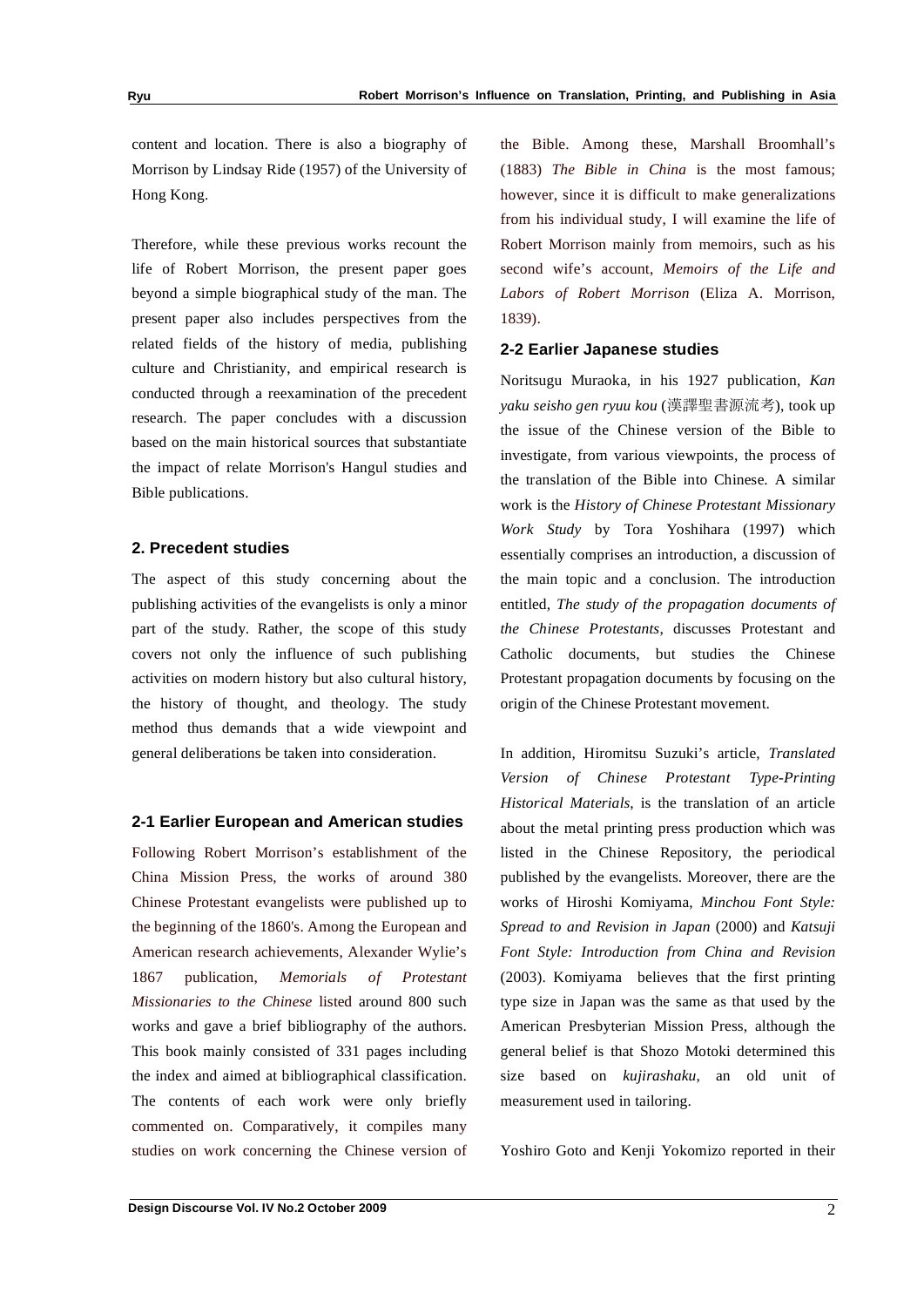paper entitled, *Research on the Background to W. Gamble's Visit to Japan* published in the Proceedings of the JSSD the results of their three-day investigation in 1999 of the historical materials held by the Presbyterian Historical Society in Philadelphia, USA.

In this report, they revealed that Shozo Motoki promised to pay 4,000 dollars in order to purchase the press machines and facilities of The American Presbyterian Mission Press and the reason why W. Gamble had resigned from The American Presbyterian Mission Press right before he provided technical training to Motoki was the hostility towards a Presbyterian evangelist, J. M. Farnham.

Yayoi Miyasaka presents her ongoing studies of the Protestant missionary activities and printing productions in the Macao era and in the Orient in her work entitled, *Historical Investigation on the American Presbyterian Mission Press - Introduction of Historical Materials* (2001).

#### **2-3 Earlier Taiwanese studies**

Several books by Taiwanese researchers have been published, including those of Zu-pin Rin (林治平), *Christianity Best of China Modernization Essays* (1970), *A Collection of Christianity Entrance China 170 Years Memory* (1981), *Culture Memoirs Two* (1989) and of Yip Man Lee (李志剛), *Chinese in Christianity Best of Modern Times*. However, most of these works discuss, from a broad viewpoint, the influence of Protestant propagation on modern China.

#### **2-4 Earlier studies from Hong Kong**

Lindsay Ride's work, *Robert Morrison: The Scholar and Man* (1957) is a study based on Robert Morison's second wife's memoirs, *Memoirs of the Life and Labors of Robert Morrison"* (Morrison, 1839), but it consists of only 48 pages.

#### **2-5 Earlier Korean studies**

Byon-Kiru Lee authored *Chinese Renovation Religion First Evangelists Robert Morrison* (1994). However, since it refers to a Chinese article, it has been pointed out that there is a considerable difference between the English original of this Chinese translation and the commentary. This recent study introduces Robert Morrison's Mission Press and re-examines precedent studies of the history of type printing, but does not mention what kind of publishing activities Robert Morrison undertook.

The Anglo-Chinese College undertook much work from the Bible Society as well as the production of materials printed for missionary work by the evangelists of the early Presbyterian Church. Among the other Mission presses in China, the Printing Office of Macao in particular assumed a scheduled role in cultural exchange between China and the **West** 

I will proceed by focusing on the concrete printing activities of The Anglo-Chinese College and the publication of *Dictionary of the Chinese Language*. Above all, I will attempt to elucidate aspects that have hitherto remained unknown about Robert Morrison and which subsequently influenced Korean translations of the Bible.

## **3. The Chinese entrance and the later activity of Robert Morrison**

If the evangelist, Robert Morrison, did not have a strong sense of mission and strong volition, the history of early Protestant evangelization in China would not have been marked in history. Departed from England in January 1807 and stopping in New York in May 1807, he finally arrived in Macao in September 1807. After settling in Guangdong in 1807, he served as a Christian missionary in China while working as an interpreter for the British East India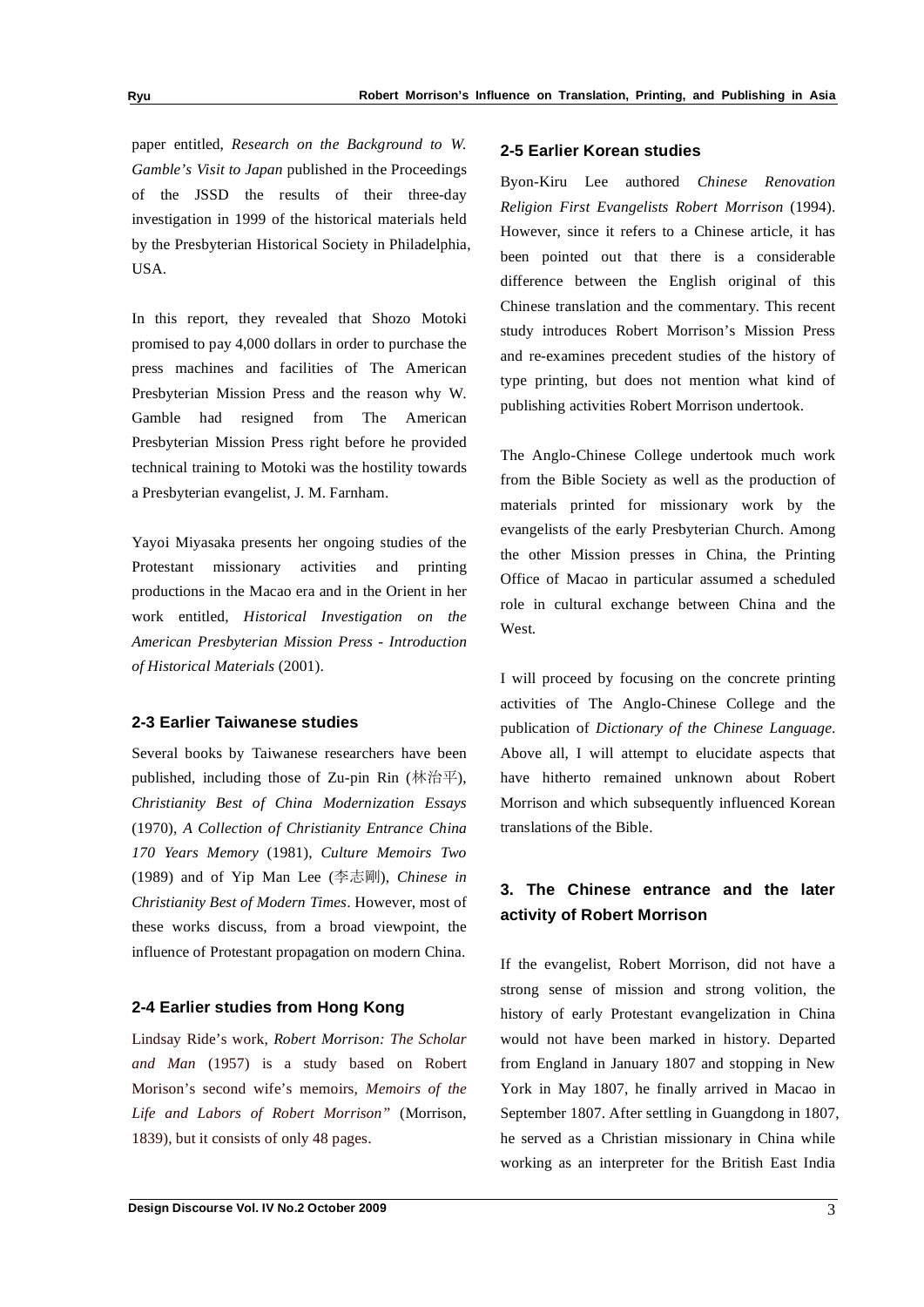#### Company. [1]

He completed his Chinese translation of the Bible,  $SinTenSeisyo$  (神天聖書), edited the *Dictionary of the Chinese Language*, and established a printing office, the Anglo-Chinese College in Malacca. In this way, missionary work gained a foothold in China.

Later, he was given an important post in the British Government, which at the time was in the process of trade negotiations with the *Qing Dynasty* government, taking up a new post as the Secretary of Guangdong administrative office. However, he died from overwork soon afterwards. This brought to an end the 25-year period of his employment in China.

Robert Morrison left a big footprint in the history of Eastern and Western cultural interchange and the history of type printing, which we will examine next(Figure 1).



#### *Figure.1 Robert Morrison*

#### **3-1. London Missionary Society**

The London Missionary Society enlarged its propagation mission firstly to India in 1798, to Africa in 1799 and then to China, where they sent Robert Morrison in 1807. Therefore, this Missionary Society contributed to the reclamation and development of evangelism activities by training and dispatching countless devoted evangelists, including Morrison and scholars, doctors and researchers who had good ability and knowledge.

The first assignment that the London Missionary Society gave to Morrison was to learn Chinese and to edit the work entitled *Dictionary of the Chinese language*. This Chinese version of the Bible was to be used as Christian propagation, not for sermons or lectures on Christianity. It is thought that this use came from the London Propagation Society which had British strong prejudice. Nevertheless at first, based on the principle of Protestant propagation policy, the Chinese version of the Bible was completed.

In this, we can see the basic aim of the London Missionary Society to lay the groundwork—as an initial target—for future propagation in China. However, it is doubtful just how much the executive officers of the London Missionary Society grasped the seriousness of the difficulty in the propagation of Christianity, regardless of the language barrier, in China. [2]

#### **3-2. Chinese Entrance and Publishing**

 Robert Morrison was the pioneer of the Chinese propagation efforts. In other words, he prepared the way forward, allowing later evangelists to actively serve in China. His great achievement was his translation of the Bible into Chinese. He devoted all his energy to this translation and his contribution to world cultural history is well recognized. However, Morrison was not satisfied, and believed that the Bible must be translated more precisely into all local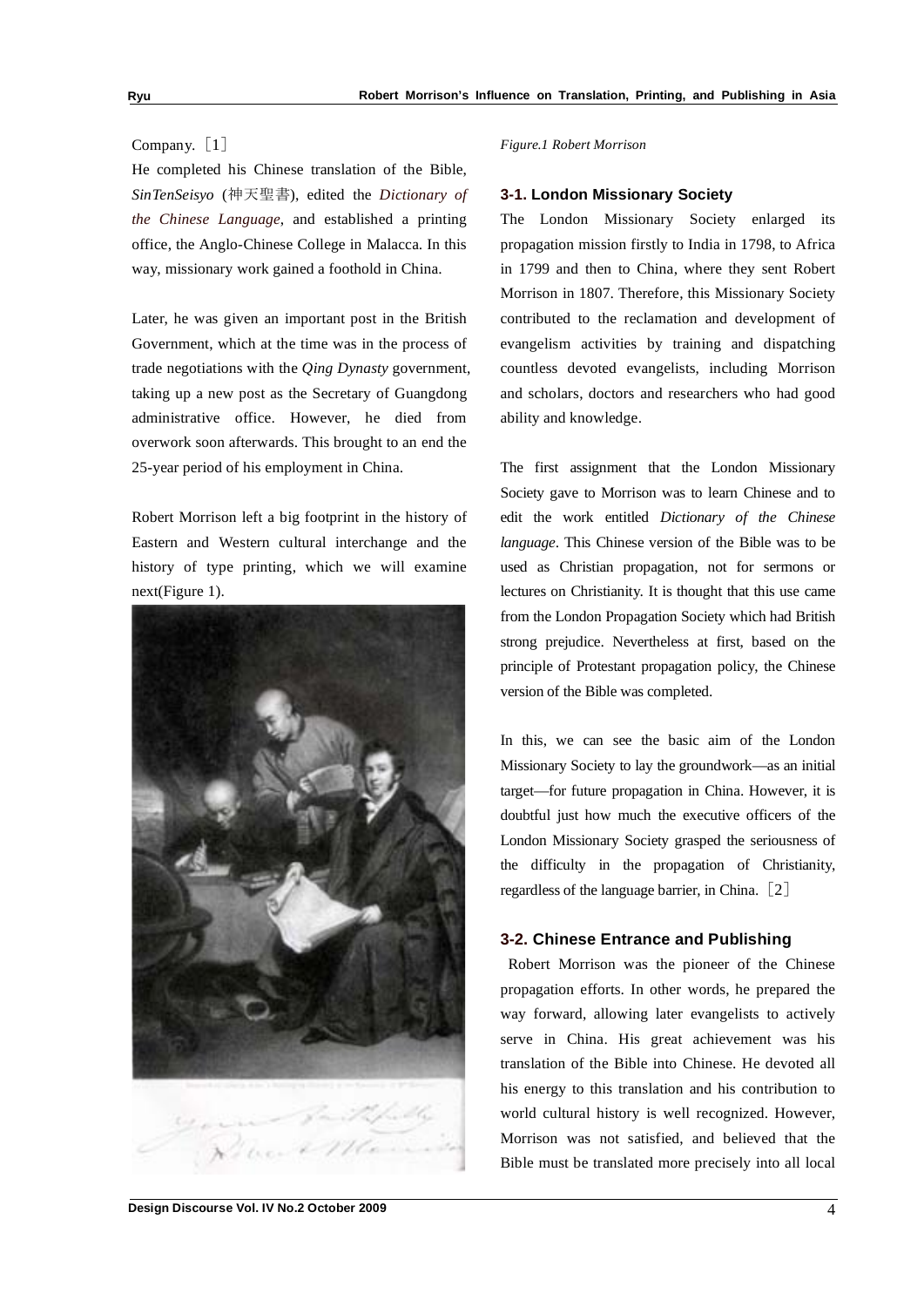Chinese languages. Morrison entered Guangdong in 1807 and secretly learned Chinese (Northern Mandarin and Cantonese) in an American firm, trying to grasp state politico-economic conditions and understand the manners and customs of the day in preparation for propagation activities in China. He also worked as an interpreter for the East India Company to plan contact with the Chinese and pushed forward the editing of *Dictionary of the Chinese Language*. While translating the Bible into Chinese, he decided upon a policy of making translated sentences clear, paying attention to simplicity in his expression of the original Bible content. He therefore used every day terms, rather than classical ones.  $\lceil 3 \rceil$ 

In the process of translation, the translator first understands the precise meaning and then tries to expresses the meaning and the mind of the original author elegantly, faithfully, perspicuously, idiomatically and precisely in the translation.

The first Chinese who referred to the various writing originals of the Catholic in China was Leang A-fa (1789-1855), a Chinese language teacher and a print publisher*.* He made the wooden printing plates of Morrison's Bible translation and printed it. This was epoch-making and thus the whole process from making printing plates of translated materials to printing production was established in China. With the cooperation of William Milne*,* LMS (1785-1822), " 新 遺 詔 書 " was published some time around 1813-1815, and its revised edition "旧遺詔書" "神天 聖書" was published in 1823.

Morrison's Chinese translation of the Bible not only played a large role in the propagation of Christianity at the end of the *Qing Dynasty* in China, but also strongly influenced Christianity missionary work in Japan. The Chinese translation of the Bible played an important role in the subsequent translation into Japanese of the Bible by James Curtis Hepburn  $(1815~1911).$  [4]

#### **3-3. Ultra-Ganges Mission Press**

In 1811, the great oppression of Catholicism occurred in China. In particular, those who had published Christian books were punishable by death. Therefore, Morrison faced a new question of where he should have moved his foothold. Revived by such oppression, he mapped out the idea for 'The Provisional Committee of the Ultra-Ganges Mission'. Because residency in China was now impossible, Morrison reported on this committee to the London propagation society in 1813:

*"*We install Jerusalem of other Ultra -Ganges Mission in China and will install Ultra -Ganges Mission press in Malacca."

The main aims of the committee were, firstly, to purchase land upon the arrival of William Milne in Malacca and promptly establish a Chinese Free School, secondly, to publish monthly journals in  $\angle$   $\angle$  [ $\angle$ ], thirdly, to operate a printing business in  $\Box$   $\Box$  Malay and English and fourthly to edit and print small periodicals in English and promote alliances with the churches in India. Morrison chose Malacca as the base for propagation into China, and appealed for help with propagation through printing production to Protestant Churches worldwide. At the same time, he attempted to solve the issue of printing and distribution of the Bible taking into account his new situation.

Meanwhile, the ban on Christianity imposed by the Qing Dynasty was strengthened still further, but the business of translation continued steadily. Morrison cooperated with William Milne and a large-scale printing office was established in Malacca, and after 1818, pamphlets printed about the Bible were disseminated. It was confirmed that the two-year-ago Southeastern Asian propagation, namely the idea of establishing The Provisional Committee of the Ultra-Ganges Mission was right, and it was decided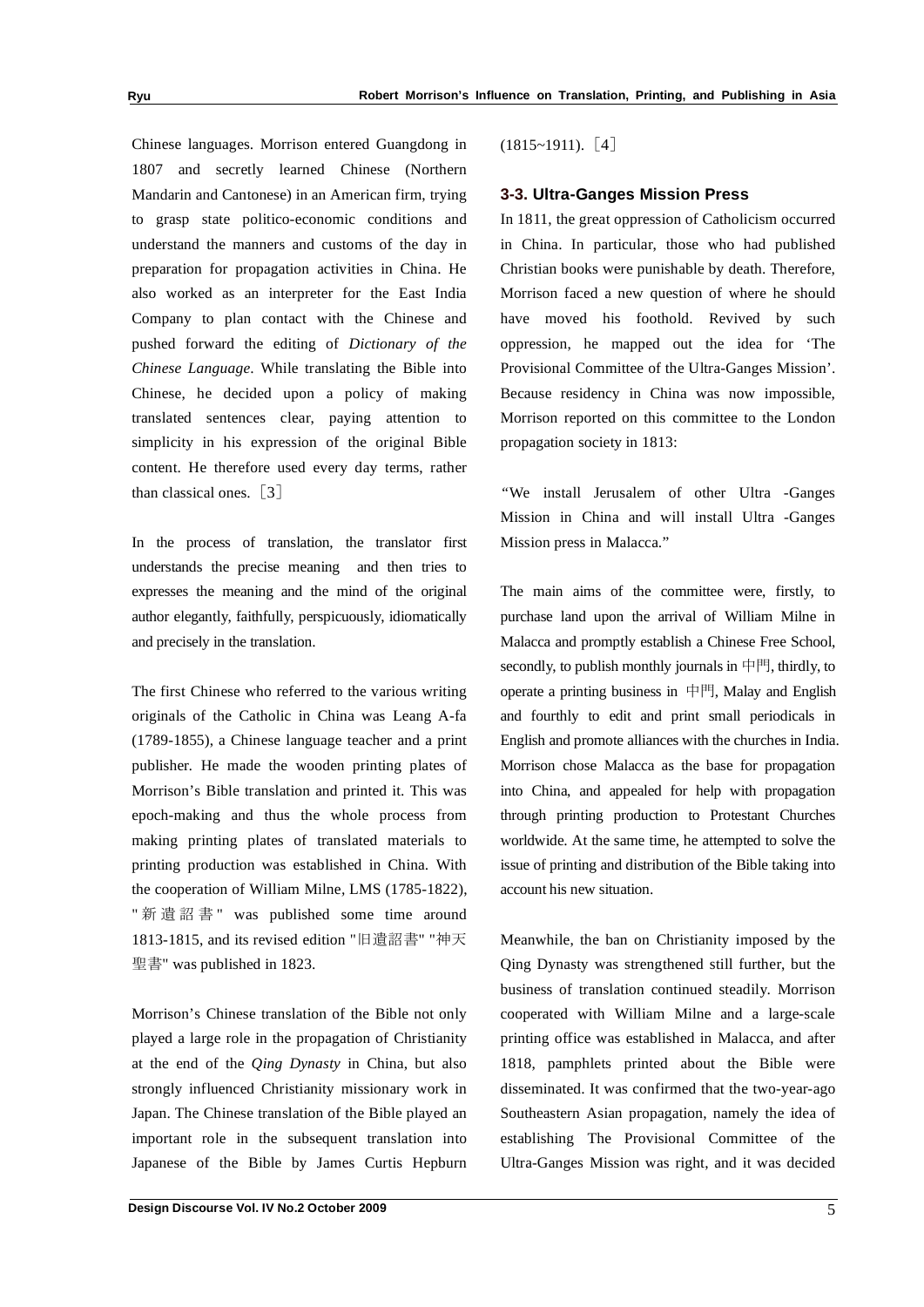therefore that the Anglo-Chinese College, as a larger organization, would be established by developing it as an educational institution for the Chinese. The plan was to provide education on European languages to mainly Chinese children, but also children from other ethnic backgrounds living in Southeast Asia, and in parallel to provide education on the Chinese language to European children who were immigrants to Southeast Asia.  $\lceil 5 \rceil$ 

## **3-4. Significance of the establishment of The Anglo-Chinese College**

It is said that Chinese modern school education originates from the Morrison Memorial School in Macao, named in memory of Robert Morrison. However, this school was not established by Morrison himself. It was The Eika Shoin in Malacca, Malaysia that he was directly engaged in establishing.

Due to the Qing Dynasty's ban on Christianity propagation, it was impossible to establish a school in China. Therefore, in November 1818, Morrison, in cooperation with Milne, established the first Anglo-Chinese College, Eika Shoin, in Malacca, Malaysia for Chinese immigrants.  $\lceil 6 \rceil$  This school was an educational institution providing elementary and secondary education, and it is said that English and Chinese were used in the lessons. Students are thought to have been European and those countries with similar cultures to China (Chinese, Ryukyuan, Korean and Japanese). European students were required to learn Chinese compulsorily and took as their electives religion, literature and economy.  $[7]$ 

The non-European students studied subjects such as geography, history and mathematics in English and they were also able to learn ethical philosophy, Christianity theology and Malay if time permitted.

Morrison died in 1834aged 52, and his dream of establishing a missionary school in mainland China was not fulfilled during his lifetime. However, Eika

Shoin was later moved to Hong Kong to take advantage of the Nanking Treaty that was concluded between China and the Britain in 1842, which provided for the cessation of Hong Kong Island to the British. The following year, Eika Shoin was renamed as The Anglo-Chinese College, and operated until 1856. In this process, The Anglo-Chinese College was, unfortunately, not acknowledged as the first modern school in China. However, the honor led to the establishment of the Morrison Memorial School in Macao. The school was started in 1839 by his friends who executed his will. This school was also later moved to Hong Kong, in 1842. Thus, both of the schools involved at the start of modern education provision in China were related to Morrison, confirming just how strong a role he played in Asia at that time.  $[8]$ 

## **4. Significance of** *Dictionary of the Chinese Language* **and characteristics of its editing**

All the information sources of Chinese-related printing materials published in Europe at the beginning of the  $19<sup>th</sup>$  century were dictionaries and grammar books transcribed by Catholic evangelists. While the Catholic evangelists left excellent achievements, the knowledge of these European scholars was limited. Although the kanji (Chinese character) version (1813) of De Guignes' work

*Fourment* (中国官話) (1742) was based on a Catholic dictionary that contained many Kanji errors of and misunderstandings , they were both prized as authoritative books. Accordingly, the London Propagation Society expected Morrison to edit an even more precise and general Chinese dictionary and translated books, and supported him in publishing *Dictionary of the Chinese Language*, mainly from a commercial and academic standpoint. In 1814, the Select Committee of the East India Company sent a printing engineer, P. P. Thoms*,* with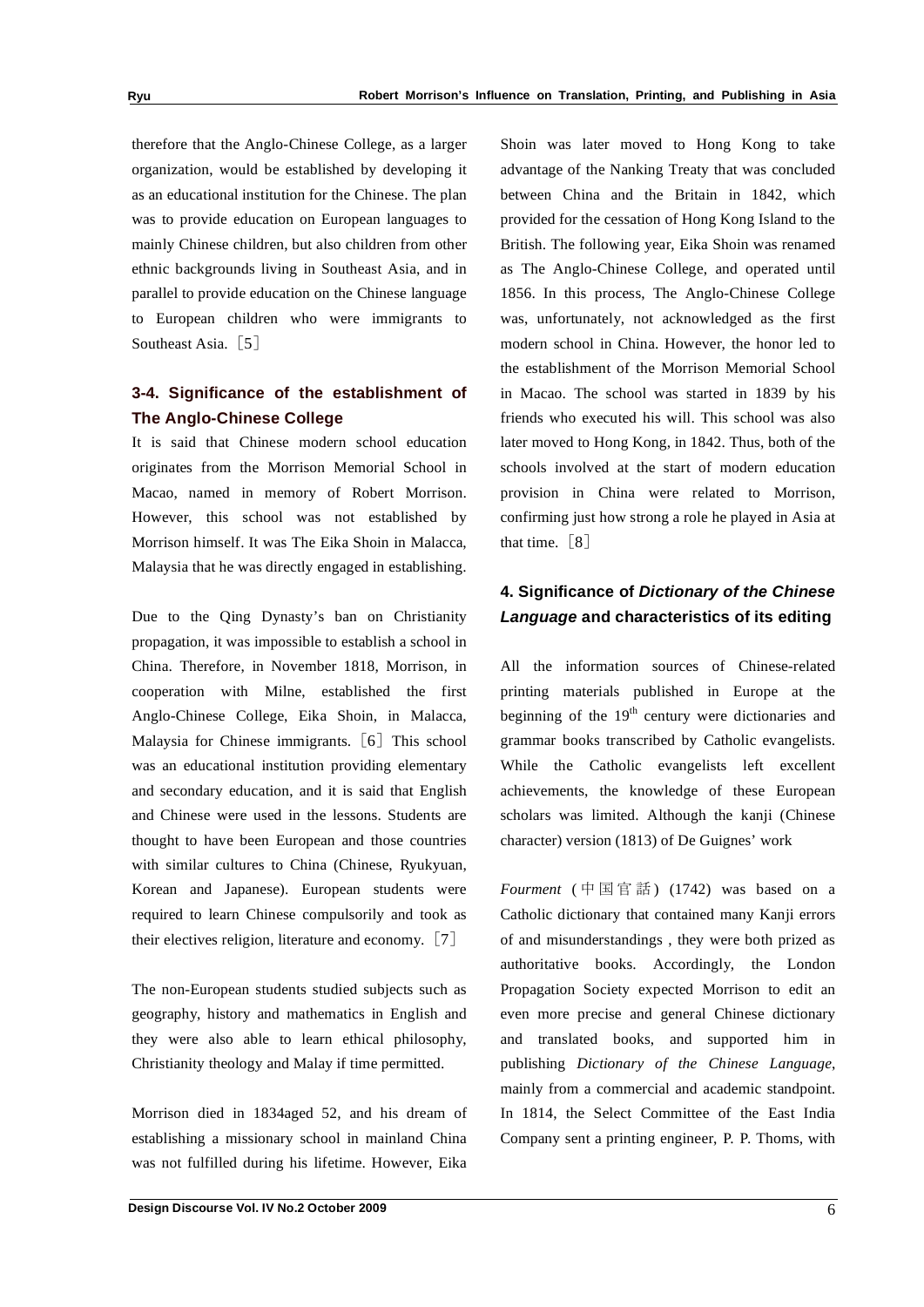all the necessities for printing, such as a printing press, to assist Morrison.  $\lceil 9 \rceil$ 

The first edition of this dictionary was a large-scale book of 306 mm  $\times$  242 mm consisting of 4,595 pages in six books of three parts. The official English title was Dictionary of the Chinese Language, in Three Parts, and consisted of Part I: Chinese and English, Arranged According to the Radicals, Part II, Chinese and English Arranged Alphabetically, and Part III, English and Chinese. There are differences in the Chinese titles however: Part I, Dictionary  $(\tilde{\mathcal{F}}^{\#})$  and Part II, Books Loaded on Five Carts Rhyme Prefecture (五車韻府), and no Part III.

In Vol. I, Part I, the title of the author was written as "THE REV. ROBERT MORRISON", whereas in Parts II and III, it was written as "REV. ROBERT MORRISON D.D." The publisher was P. P. Thoms for all three Parts, but the printing place, publishing place and the publishing year were different for each book, as shown in Table 1.

NOTE: According to the images of the Dictionary in Figs. 1-3 (and your later description in 4.3, there is Part I- Vol I (actually written Vol. I-Part I); Part II-Vol. I and Part III. You may need to change to Parts I, II and III in Table 1 and the captions for Figs. 1-3 (as well as parts of the main text and subheadings later). However, I leave this up to you as I am not familiar with the entire publication.

| Table1. Publication information for Dictionary of the |  |  |  |
|-------------------------------------------------------|--|--|--|
| Chinese Language                                      |  |  |  |

|                              | Print<br>Place | <b>Publicat-</b><br>ion Place | Publicat-<br>ion Year | Page  |
|------------------------------|----------------|-------------------------------|-----------------------|-------|
| <b>PARTI:</b>                | Macao          | Macao                         | 1815                  | 930   |
| <b>VOL1</b><br><b>VOL II</b> | Macao          | London                        | 1822                  | 884   |
| <b>VOL III</b>               | Macao          | London                        | 1823                  | 908   |
| <b>PARTII:</b>               | Macao          | Macao                         | 1819                  | 1,090 |
| <b>VOLI</b><br><b>VOL II</b> | Macao          | London                        | 1820                  | 483   |
| <b>PART III</b>              | Macao          | London                        | 1822                  | 480   |

### **4-1.** *Dictionary of the Chinese Language-***Part I**

This book contains the word *Dictionary* (字典) as an the indication that it was mainly based on *Kang Hi Ji*  Ten (康熙字典) . It was edited with reference to the transcribed dictionary of the Catholic Church, the opinions of Chinese scholars and other documents. The examples given were quoted in the works of Luh-shoo (設文); *Book of Odes* (詩経), *Shoo-king* (書経), *Yi-king* (易経), and *Tse-hway* (字彙). The *Dictionary* contained 40,000 Chinese characters, but also included unused ones. This book consists of the three parts in all. Part I was published in 1815, Part II in 1822 and Part III in 1823. It took 8 years to publish all three parts, suggesting that there were many difficulties in publishing them. These books explain in English the structure of the 120 volumes by Gay Bun Hi Ran (芸文備覧) in which Kanji strokes are divided into 214 categories and arranged in order. The phonetic symbols were created by Morrison himself based on the Nanjing language (Figure 2).

- Features of the book

Part1 includes an advertisement entitled "Advertisement" of December 1815 which mentions the publication schedule of this dictionary and other information related to Morrison.

- The Introduction gives an explanation of the dictionary, for example, the origin of Chinese characters, the change and classification of the form of these characters, appendix and the establishment of a printing office in Asia.

 After the Introduction, there is explanation of Marks and Abbreviations, Sounds of the Letters, and Radicals Showing Their Order and Meaning, etc.

 The main contents appears from page 11 to page 867 and In particular, the contents for Chinese readers are explained in detail.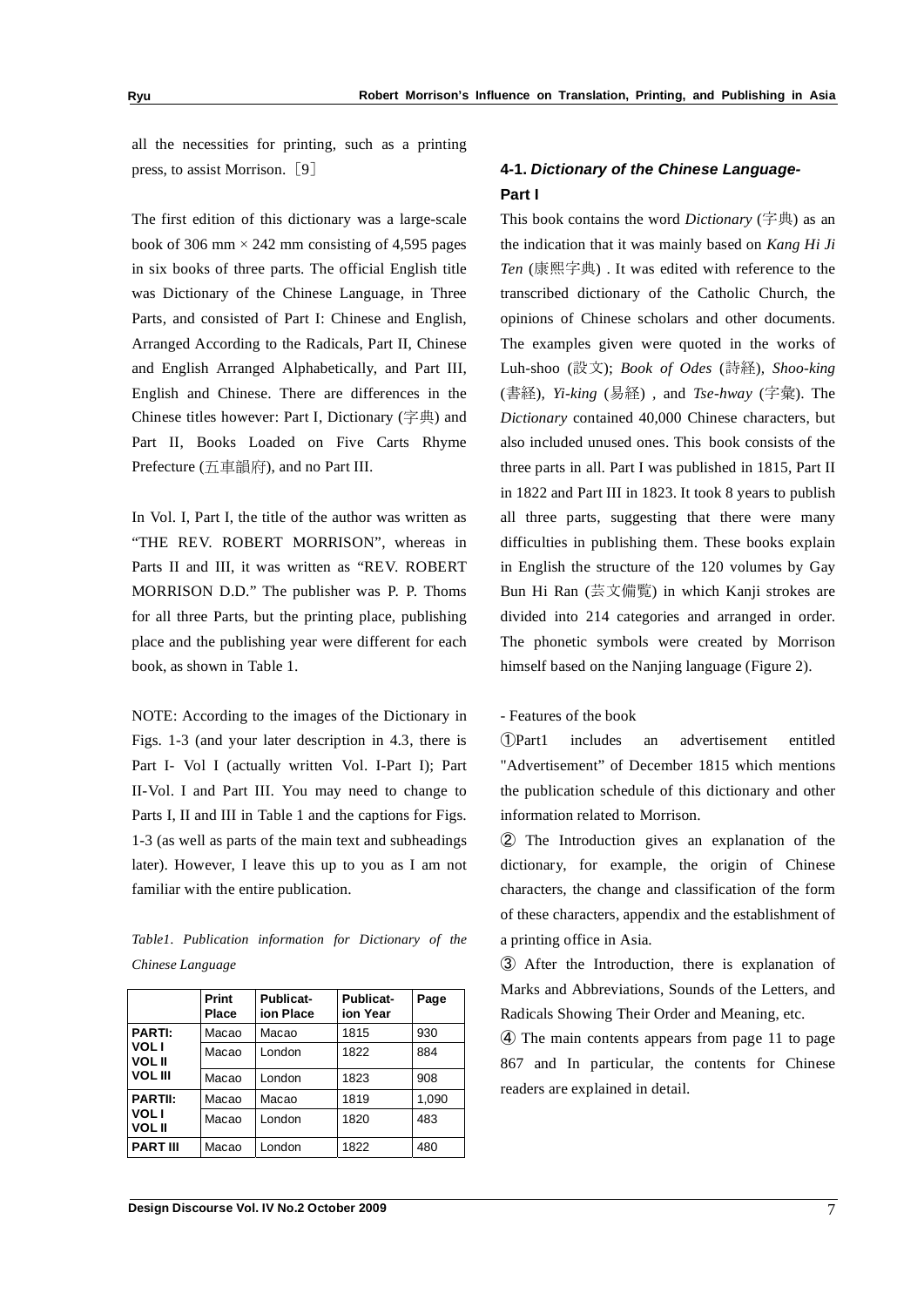## **4-2. Dictionary of the Chinese Language-**Part **II**

Part II consists of Vols.I and II.was published in 1819 and Vol. II in 1820. Both books appear under the title of *Go-Cha-Un-Fu* (五車韻府) in Kanji. The initial idea for arranging the syllabaries was to put the basic shapes of every syllable in order of stroke count and



*Figure.2 Dictionary (Part I)*

arrange it further by compound forms according to 部数, however, this idea was not adopted (Figure 2).

-Features of these books use chapter/ section/ volume/ part differently throughout the text.

- There is a preface dated October 1819 in Part I of Part II which describes the process of formation of the original  $Go\text{-}Cha\text{-}Un\text{-}Fu$  (五車韻府) and lists the books used for reference during the editing of Part II. After the preface, Rules for Consulting the Dictionary and Marks follow and then Contents. There is no table of contents in Part. I and III.

 There is a table of contents in the Part II, but some indications of pages do not match the corresponding parts of the descriptions. The main contents comprise 1,062 pages and are arranged in the order of the English alphabet on the basis of syllables.

 The principle parts of Part II consist of 305 pages of A Synopsis of Various Forms of Chinese Characters" and it presents concretely the various

|     | <b>DICTIONARY</b>                                                                                                                                    |
|-----|------------------------------------------------------------------------------------------------------------------------------------------------------|
|     | William House II, John                                                                                                                               |
|     | <b>CHINESE LANGUAGE,</b>                                                                                                                             |
|     |                                                                                                                                                      |
| roa | <b>REE PARTS.</b><br>T H                                                                                                                             |
|     | Brida's load charms, comment                                                                                                                         |
|     | ESENENE AND KNALLINE ARRANGED INTOXICANL TO THE REYS.                                                                                                |
|     | dead car dealers.                                                                                                                                    |
|     | TELLISTEKENTIK AUDIOARIA TELEVISION GIKA KOOMIS                                                                                                      |
|     | 4-dispo pag-igangs, con                                                                                                                              |
|     | ENGLISH AND CHINESE.                                                                                                                                 |
|     | монитерх, р. п.                                                                                                                                      |
|     | <b>P.A.H.T. LEL.</b>                                                                                                                                 |
|     |                                                                                                                                                      |
|     | <b>ENVIRONMENT FROM MERCHANISM FLUT - CLOSE COMMUNITY E RESIDENT</b><br><b><i>Progressive Control of the American Progress</i></b><br>as a a tinnar. |
|     | BOBLISHED LOST TICH BY ALLICA, TANKING, LINY CORP.<br><b><i>AADEEE</i></b>                                                                           |
|     | <b>Select</b><br>Lass.                                                                                                                               |
|     |                                                                                                                                                      |
|     |                                                                                                                                                      |

*Figure.3 Dictionary (Part II)* 

types of characters by classifying some of them listed in Part I of Part II into the 6 calligraphic styles. This dictionary was highly detailed and was well received, being acclaimed as the best Chinese dictionary in a European language.

## **4-3. Dictionary of the Chinese Language-Part III**

Morison spent 13 years collecting vocabulary for Part III. However, as there are the least number of pages among the three parts, Morrison recommended it be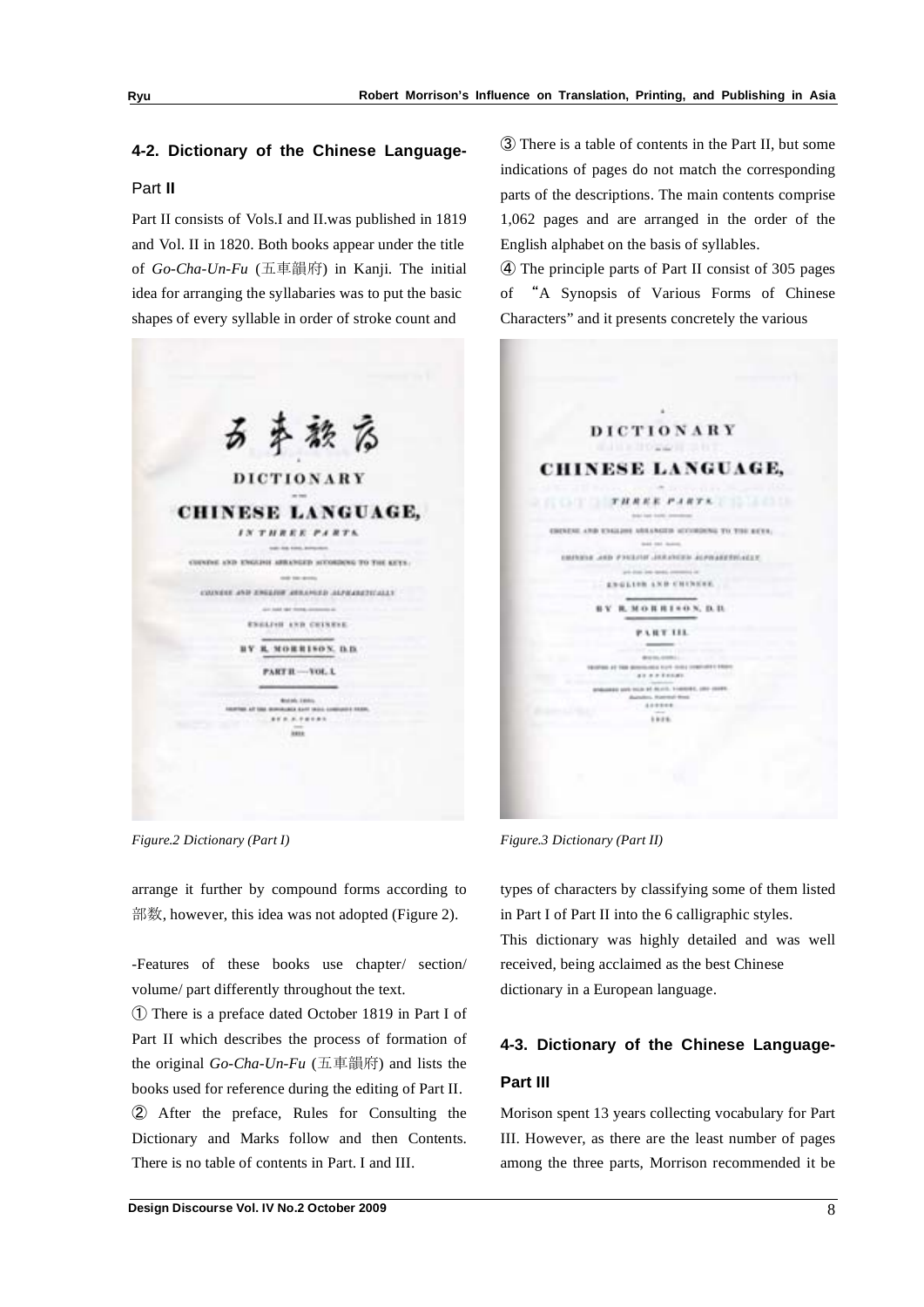combined with Part I or II. Part III was published in 1822 and consisted of 480 pages in one volumes only, which was entitled, English and Chinese Dictionary.

Features of the book

The book has 480 page, each with three columns. It contains words, idioms, and English/Korean cross-reference and its descriptions are detailed, providing each example with a Chinese translation. Different from a normal English-Chinese dictionary, this book was made by translating primarily Chinese sentences into English. Morrison presented various examples of use by allocating specific Chinese words corresponding to the English words, which shows his initiative, scrupulousness and prudence in the preparation of this work.

The planning of this English-Chinese *Dictionary* and the realization of its publication, which Morrison had worked on since arriving in China, is the greatest achievement of any researcher of Chinese. This *Dictionary* in three parts with six volumes published in 1823 became the first English-Chinese and Chinese-English dictionary in the world. Morrison's *Dictionary* adopted the radical collocation method of Kang Hi Ji Ten (康熙字典) and quoted many idioms, proverbs and slang expressions as example phrases as well as giving numerous examples of phonetic transcription and other content. It became the basis for the English-Chinese dictionary (1822) by the German missionary, Wilhelm Lobscheid*,* which has a marked influence on later Japanese-English dictionaries and English-Japanese dictionaries in Japan (Figure4).

#### **5. The Universal Language Institution**

Morrison explained to the London Propagation Society and individual religious groups the need to provide lectures of In Chinese at British universities, in order that the British and Europeans could gain an understanding of China. In addition, he insisted that the religious organizations which were planning to send evangelists to China establish Chinese learning institutions where evangelists could learn Chinese.

The London Propagation Society hoped that Morrison would establish 'The Universal Language Institution' in London in 1825 and serve as Supervisor for one year. The aim of establishing The



*Figure.4 Dictionary (Part III)* 

Universal Language Institution was to enhance the awareness of all languages and to spread the holy truth widely by the method of groups—which could be used by many people who left their mother countries—conveying knowledge of Christianity to pagans.  $\lceil 10 \rceil$  Contrary to initial hopes, this Institution was short-lived and closed immediately after Morrison returned to China in 1828. However, The Universal Language Institution inspired the European empire including Britain to promote the study of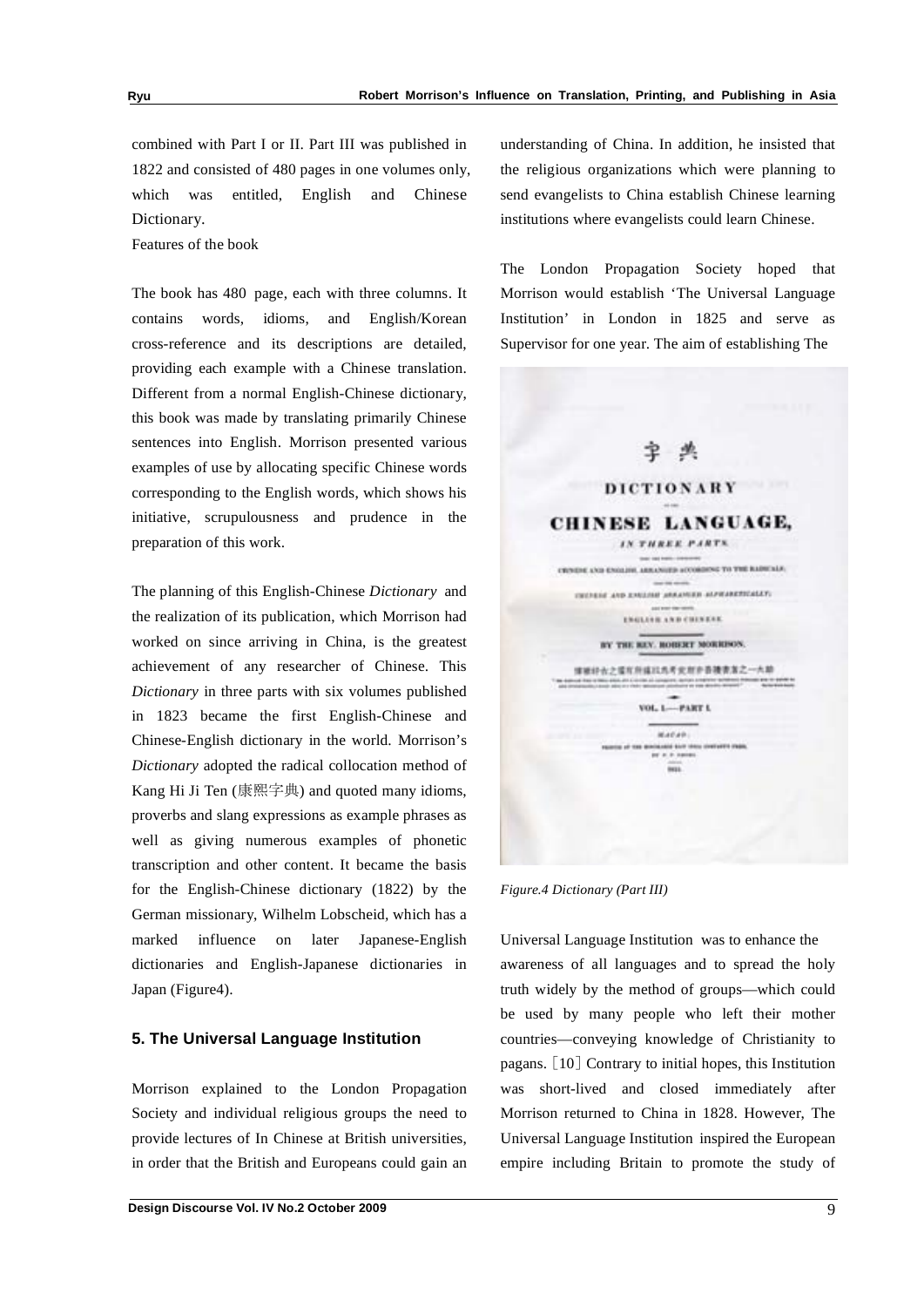China and the Chinese language and led to the institution of Chinese lectures at Oxford University in Britain, among other things which Morrison had long advocated. [11]

#### **6. The Korean Syllabary**

"The Korean Syllabary" is considered to be the very first introduction of the Korean language to the West. In the first paragraph, Morrison describes the general characteristics of the Korean language and explains the combinations of 15 consonants and 11 vowels of 168 Korean words. The second paragraph is devoted to the pronunciation of 168 combined sounds according to Korean Characteristic Syllabary shown in Figure 5.

.................  $\mathcal{S}^{\text{I}}_{\mathcal{C}^{\text{II}}_{\mathcal{C}}} \mathcal{C}^{\text{I}}_{\mathcal{C}^{\text{II}}} \mathcal{C}^{\text{II}}_{\mathcal{C}^{\text{II}}} \mathcal{C}^{\text{II}}_{\mathcal{C}^{\text{II}}} \mathcal{C}^{\text{II}}_{\mathcal{C}^{\text{II}}} \mathcal{C}^{\text{II}}_{\mathcal{C}^{\text{II}}} \mathcal{C}^{\text{II}}_{\mathcal{C}^{\text{II}}} \mathcal{C}^{\text{II}}_{\mathcal{C}^{\text{II}}} \mathcal{C}^{\text{II}}_{$ قطاء shu she she also has she she has had the she has a he has h the site time that the time the site of a time also time time the time  $\mathfrak{U}_{\alpha\beta}$  die die als die die die kin als als die vis ein die die die die die فقد سنة الكلا حين الكلا الكلا بعض سنق سنق سنق سنق سنق سيق ١٠٠٠ .<br>이 우리 주의 우리 작은 그는 우리 속도 속이 된다. 국제 목도 주기 수도 같  $31 + 4$ .<br>이 사이 지수는 있다. 이 사이 가능이 있어 나는 사이 서비 내가 되어 있어 있어 있다. Also Rot Not that the Am Lin Lin Lin Mr. 216 216 226 Lin as dder 22m aller 22m aller aller aller aller bler oller oller aller hilfe hile Alon gan gin gir ya din gin ya gin ya ya ya gin ya 'ya

*Figure.5 The Korean Syllabary*

In third paragraph, he indicates several special characters in the Korean language.  $[12]$  His hope was that Korea would be better recognized by Western countries and that Christianity could be introduced and spread throughout Korea through his study. His hopes for the Korean Missionary mentioned in the concluding remarks are impressive for his willingness to help propagate Christianity there:

"We hope that Korea is well informed to the western countries through out mutual communication and business trade in the near future. Furthermore we expect the Holy Savior Jesus Christ is served with belief crossing the ocean and river to the end of the

world conquering this country." It is apparent that the widespread subsequent propagation of Christianity in Korea answered Morrison's hopes.

## **7. Robert Morrison's Influence on the Korean Version of the Bible: the Wenli Bible**

It is not known whether Morrison's translation of the Chinese Bible influenced the first such Korean translation. This factor is important to consider in regard to the fundamental materials needed to study Korean typography and for understanding the historic flow of changes in printing types. It is the purpose of this article to show the entire sphere of influence his translation had.

The London Missionary Committee hired Walter Henry Medhurst (1796-1857) to investigate the results of Karl F. A. Gützlaff's missionary travels to the Chinese coast from 1831 to 1833. At the same time, The Great Kingdom Bible Committee asked how people reacted and accepted Morrison and Milne's *Version of the Holy Scriptures* (1823), translated by Morrison. At the request of the two committees, Medhurst investigated opinions of Morrison's Chinese version of the Bible in northern China. Subsequently, he returned to London and gathered critiques from professors at London University and academics in Chinese Studies.

Following this research, The Holy Bible Translation Committee was started with four members: Morison's second son John Robert Morrison, Medhurst, Gützlaff and Bridgman. They started by translating the New Testament, and then the Old Testament. The entire translation was completed in 1839 and the manuscript was then sent for printing to Batavia, Singapore and some parts were sent to Serampore, India.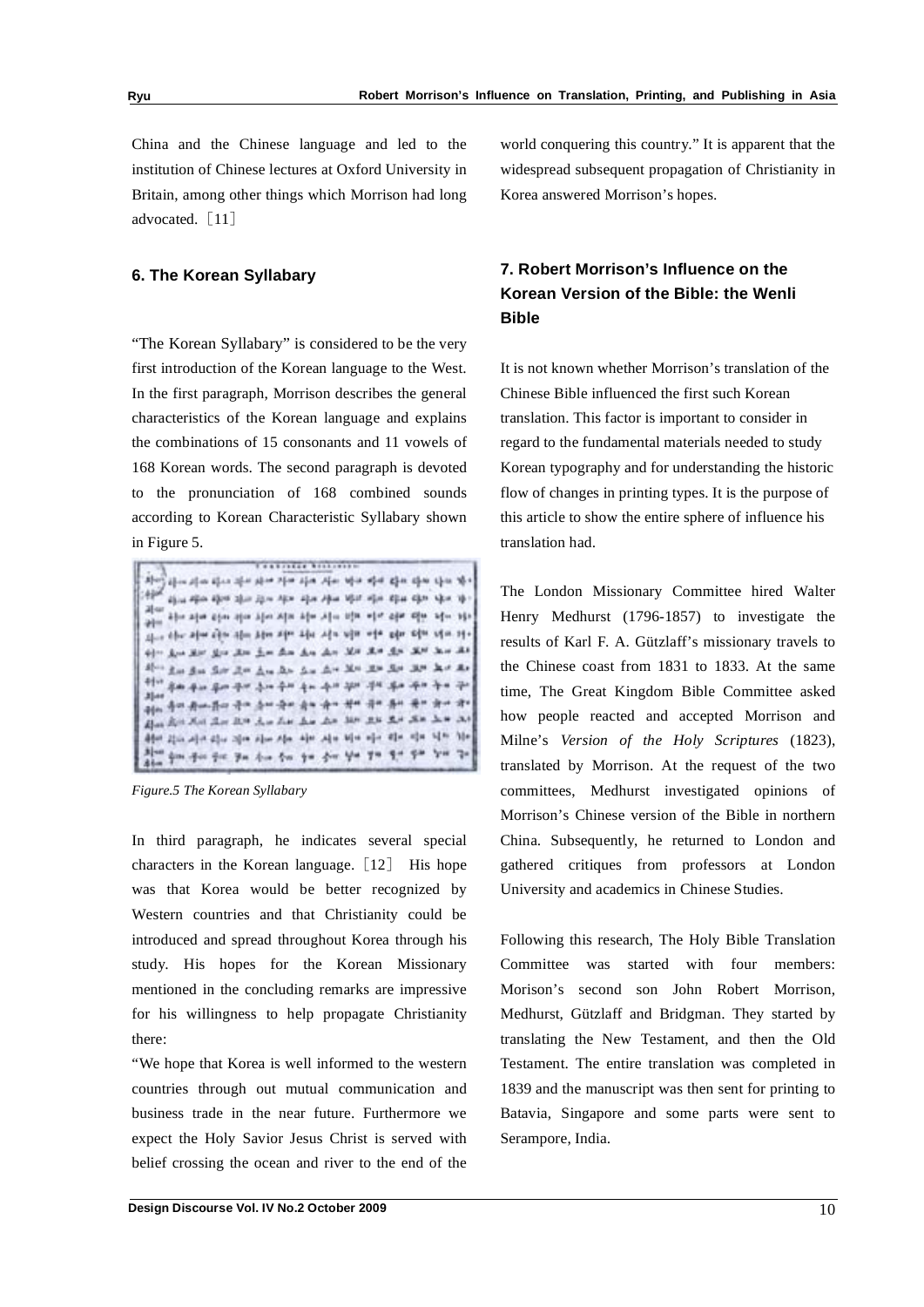*Table 2. Significance of the publication of Dictionary of the Chinese Language*

|  | <b>Influence Examples</b>                            | Name of publication                                                   | <b>Position</b><br>propagation<br>methy                           | propagation<br>place            |
|--|------------------------------------------------------|-----------------------------------------------------------------------|-------------------------------------------------------------------|---------------------------------|
|  | <b>Robert Manison</b>                                | Martinon and Mine's Version.<br>of the Holy Scriptures, 1823.         | Landon<br><b>Ukucianary</b><br>Secienci, MSL                      | Marieka.<br>Chinese             |
|  | William Militar                                      | Marrison and Milvi's Versun.<br>of the Holy Scriptures, 1523          | Landast<br><b>Ufficialization's</b><br>Swowtpd, MSL               | Chinese                         |
|  | Walter Henry<br>Madhurst.                            | China: its State and Prospects:<br>John Snow: London 1838             | Landon<br>Maximary<br>Secience MSL                                | Marsika.<br><b>Batteria</b>     |
|  | Kall F.A. GOutaff                                    | A.Dkelch of Chinese History.<br>Ancient and Museum 1934               | <b>Camaline</b><br>Maximury<br>Society/LMS)                       | Chimese                         |
|  | <b>Robert Jacmels</b><br>Thomas                      | <b>Marinolials of Photosteri</b><br>Masionales to the<br>Chinese 1967 | Admittable<br>Presbyterian<br><b><i><u>Maxime</u></i></b> , Press | <b>Shanghai</b>                 |
|  | Julyi Ross, John<br>Midnight, also                   | Ross Vention 1992                                                     | <b>British and</b><br>Foreign Bible<br>Seckety <sup>*</sup>       | Chineter:<br><b>Manufrurian</b> |
|  | John Ross, John<br>SASHUN, 451                       | Ross Version 1886                                                     | Bettish and<br>Foreign Bible<br>Sections'                         | Chinese:<br>Manufhuriam         |
|  | James S. Gale                                        | Korean Districtors 1998                                               | American.<br><b>Bitrie Society</b>                                | Kurasi                          |
|  | Reynolds W.D.<br>James S. Cale.<br>Undersecol. H. G. | The New Testament1906<br>Hangul Version                               | Beltish and<br><b>Poreign Bible</b><br><b>Beckety</b>             | Kinsk:                          |
|  | Linderwood.<br>Hisraca G                             | The Call of Kenne:<br>Political exclusive designs at ECT              | Anwriter.<br><b>Blake Sciolety</b>                                | <b>Kisike</b>                   |
|  | Jone Rose, etc.                                      | Old Teatement1911<br><b>Hangal Version</b>                            | <b>Biting</b><br>Committee of<br>Kales                            | <b>Kurse</b>                    |

A printing company established by William Carey (1761-1834) published many Bibles in the Indian language. A year later, the first revised edition was published, which was followed by Medhurst's l second revision in 1847. This *Wenli Bible*, which became renowned as being superbly written, was completed in 1856. It is also known as *Delegates Bible* because it was made by representatives on the committee. After it was translated in Manzou in 1882, it became the base manuscript for the works of Lee Su-Jung (1842-1886),*Yesu seonggyo nuga bogeum jeonseo* (1883), *Yesu seonggyo jeonseo* (1887) and *Sin Yak ma ga zon on*, ,published by the America Bible Society, Yokohama, Japan. In 1893,

The Permanent Executive Bible Committee started to translate the Bible. This time, missionaries carried the revised version of the *Wenli Bible* in addition to a Hera Language Bible, and Korean translators used the latter as source material. This translation was followed by the first *"Korean Old Testament"* (1911) and the *Final Revised New Testament* of the Cho sun Bible Committee. Robert Morrison therefore clearly contributed to Korean language and to the development of its printing and publishing. Table 2 shows the relation and influences of Korea.

#### **8. Conclusions**

Morrison had the aim to translate the entire Bible into Chinese, but he first needed to learn the Chinese language. In fact, it seems that to be able to learn a particular culture requires the learning of the language, as the language is the result of culture and customs.

1) The new Old Testament (King Jame Bible) was translated into Chinese with the help of William Milne.

2) The Chinese Dictionary, *Dictionary of the Chinese Language, in Three Parts* (1815 - 23) and the collection, *Chinese Grammar of the Chinese Language* (1815) making a total of 4,595 pages were edited in the printing and publishing. These became the basis of later publications of Japanese and Korean multilingual dictionaries.

3) The business of printing the Gospels was actively started in efforts to publish them in areas of propogation in Asia.

4) Morrison's *Wenli Bible* became the basis for Korean Bible translations. In regards to the Hangul Bible translation, the Old Testament was published in 1909 and the New testament in 1909 and then disseminated.

The Hangul / Kanji use a block style body as a standard style of type, and, in particularly then Korea, much printed matter continued keeping a position of the mainstream of the style of type.

Moreover, from the previous use of metal printing types to the time of the photocomposition and subsequently to the digital font used today, the style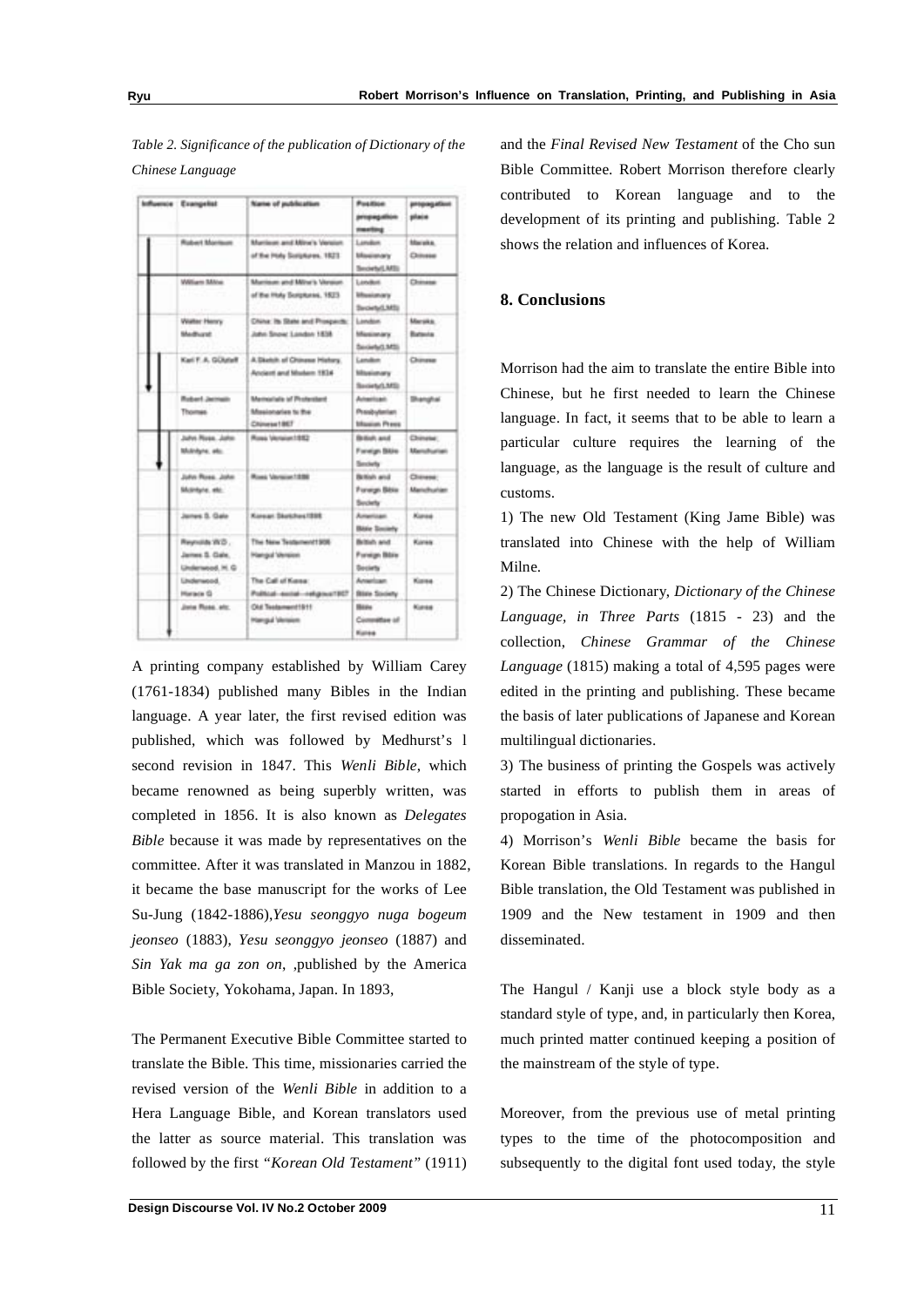of printing type has been developed in accordance with the progress of reproduction technology and communication technology. In recent years, thanks to the popularization of personal computers and technical development of DTP, it has become comparatively easy to design or use the printing type style and many new font styles have been created.

Compared to European languages, there was previously less variation of style in Hangul and Kanji, but there are now many variations nowadays. It should be noted, however, that relying only on technology, such as horizontal typesetting especially, to produce visual effects, is increasing the number of poor font styles available. Hangul was originally born in the Kanji culture of vertical typesetting. Therefore, the widespread use of personal computers enables us to freely use a horizontal or vertical setting, which means there is a strong tendency to ignore the history of type printing.

Previous publications of the Bible by Westerners could offer us new insights into the future development of the Kanji printing type style in vertical and horizontal typesets. After all, we should determine the prospects for the future from questions about the cultural history of Kanji and Hangul printing types in order to create new cultures of printing type and style.

Therefore, this paper reports for the first time that the flowering of a new culture in Korea was brought about through the direct or indirect influences of Robert Morrison's introduction of Koran language with the support of the London Missionary Society, and then the translation of the Hangul version of the Bible by John Ross or Karl F. A. GÜtzlaff

As my future work, I will analyze the *Dictionary of the Chinese Language* from the viewpoint of typographical design and clarify its the influence on the culture of Kanji printing type and the Kai-sho style (楷書体) in Korea.

#### Endnote

- [1] Mrs. Eliza A. Morrison, op. cit., pp.89-91; William John Townasnd, op. cit., p.33-34.
- [2] William John Townasnd, op. cit., p. 29.
- [3] Marshall. Broomhall: The Bible in China, (London, Religious Tract Society, 1883), pp. 128-140.
- [4] Alexander Wylie (a), op. cit., pp. 4-9.
- [5] Marshall. Broomhall op. cit., p.65-66
- [6] The Chinese Repository Vol. I, 1833, p. 105.
- [7] The Chinese Repository Vol. VI, 1833, p. 135.
- [8] Brian Harrison, op. cit., p. 35.
- [9] Mrs. Eliza A. Morrison, op. cit., p.299.
- $[10]$  William John Townasnd, op. cit., p. 121-122.
- [11] The Chinese Repository Vol. X, 1841, p.34-35.
- [12] The Chinese Repository Vol. I, 1833, p. 134

#### Bibliography

 Yu-Ming Shaw, An American Missionary in China (1992): John Leighton Stuart and Chinese American Relations, Harvard University Press.

 Suzanne Willson Barnett & John King Fairbank ed., Christianity in China (1985): Early Protestant Missionary Writtings, Cambridge (Massachusetts) and London, Harvard University Press.

 Sidney A. Forsythe (1971): An American Missionary Community in China 1895-1905. Cambridge: Harvard University Press.

 Marshall Broomhall (1924): Robert Morrison: A Master – Builder (The Living stone Press London)

• Richard Lovett (1899): The History of the London Missionary Society 1795-1895. 2 Vols. London: Oxford University Press.

 Marshall Broomhall (1883): The Bible in China. London: Religious Tract Society.

 Samuel. W. Williams (1883): The Middle Kingdom. New York. Chades Scitbneis Sons.

• The Chinese Recorder (1867): etseq.

 Eliza .A. Morrison (1839): Memoirs of the Life and Labors of Robert Morrison, 2 Vols. London: Longman,